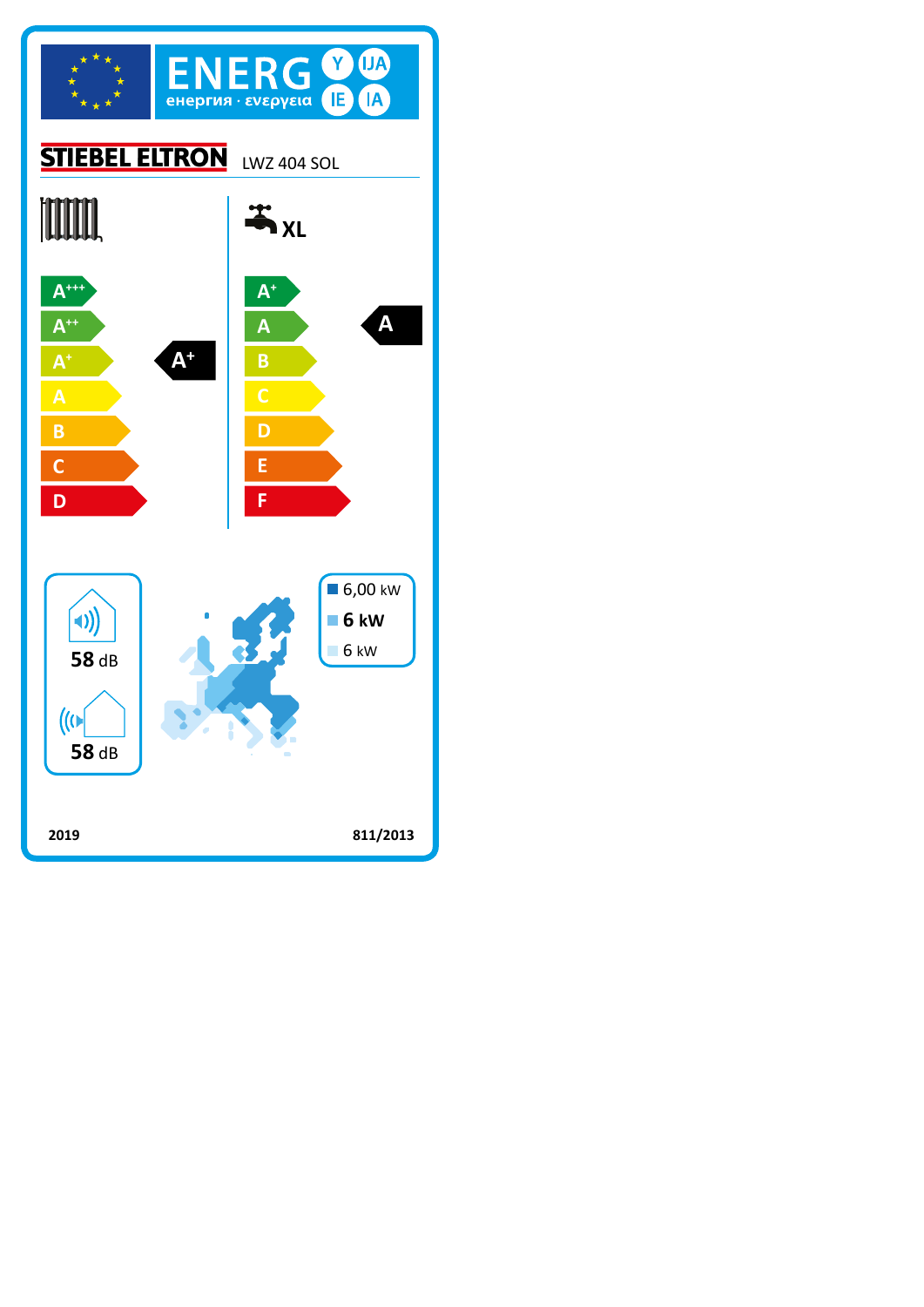## **Product datasheet: Combi heater to regulation (EU) no. 811/2013**

|                                                                                                         |       | <b>LWZ 404 SOL</b>    |
|---------------------------------------------------------------------------------------------------------|-------|-----------------------|
|                                                                                                         |       | 230144                |
| Manufacturer                                                                                            |       | <b>STIEBEL ELTRON</b> |
| Load profile                                                                                            |       | XL                    |
| Energy efficiency class for central heating in moderate climates for<br>medium temperature applications |       | A+                    |
| Energy efficiency class for central heating in moderate climates for low<br>temperature applications    |       | A+                    |
| Energy efficiency category for DHW heating under moderate climatic<br>conditions                        |       | Α                     |
| Rated heating output in moderate climates for average temperature<br>applications (Prated)              | kW    | 6                     |
| Rated heating output in moderate climates for low temperature<br>applications (Prated)                  | kW    | 6                     |
| Annual energy consumption in moderate climates for average<br>temperature applications (QHE)            | kWh/a | 4052                  |
| Annual energy consumption in moderate climates for low temperature<br>applications (QHE)                | kWh/a | 3674                  |
| Annual power consumption in moderate climates (AEC)                                                     | kWh/a | 1723                  |
| Seasonal room heating efficiency in moderate climates for average<br>temperature applications (ns)      | %     | 115                   |
| Seasonal room heating efficiency in moderate climates for low<br>temperature applications (ns)          | %     | 137                   |
| Energy efficiency for DHW heating (nwh) under moderate climatic<br>conditions                           | %     | 98                    |
| Sound power level internal                                                                              | dB(A) | 58                    |
| Sound power level external                                                                              | dB(A) | 58                    |
| Rated heating output in colder climates for average temperature<br>applications (Prated)                | kW    | 5                     |
| Rated heating output in colder climates for low temperature applications<br>(Prated)                    | kW    | 6,00                  |
| Rated heating output in warmer climates for average temperature<br>applications (Prated)                | kW    | 6                     |
| Rated heating output in warmer climates for low temperature applications<br>(Prated)                    | kW    | 6                     |
| Annual energy consumption in colder climates for average temperature<br>applications (QHE)              | kWh/a | 5155                  |
| Annual energy consumption in colder climates for low temperature<br>applications (QHE)                  | kWh/a | 4877                  |
| Annual energy consumption in warmer climates for average temperature<br>applications (QHE)              | kWh/a | 2567                  |
| Annual energy consumption in warmer climates for low temperature<br>applications (QHE)                  | kWh/a | 2160                  |
| Annual power consumption in colder climates (AEC)                                                       | kWh/a | 1984                  |
| Annual power consumption in warmer climates (AEC)                                                       | kWh/a | 1591                  |
| Seasonal room heating efficiency in colder climates for average<br>temperature applications (ns)        | %     | 100                   |
| Seasonal room heating efficiency in colder climates for low temperature<br>applications $( \nabla s)$   | $\%$  | 118                   |
| Seasonal room heating efficiency in warmer climates for average<br>temperature applications (ns)        | $\%$  | 124                   |
| Seasonal room heating efficiency in warmer climates for low temperature<br>applications (ns)            | $\%$  | 155                   |
| Energy efficiency for DHW heating (nwh) under colder climatic conditions                                | %     | 85,2173913            |
| Energy efficiency for DHW heating (Dwh) under warmer climatic<br>conditions                             | %     | 105,6695652           |
| Operation exclusively enabled during low load times                                                     |       |                       |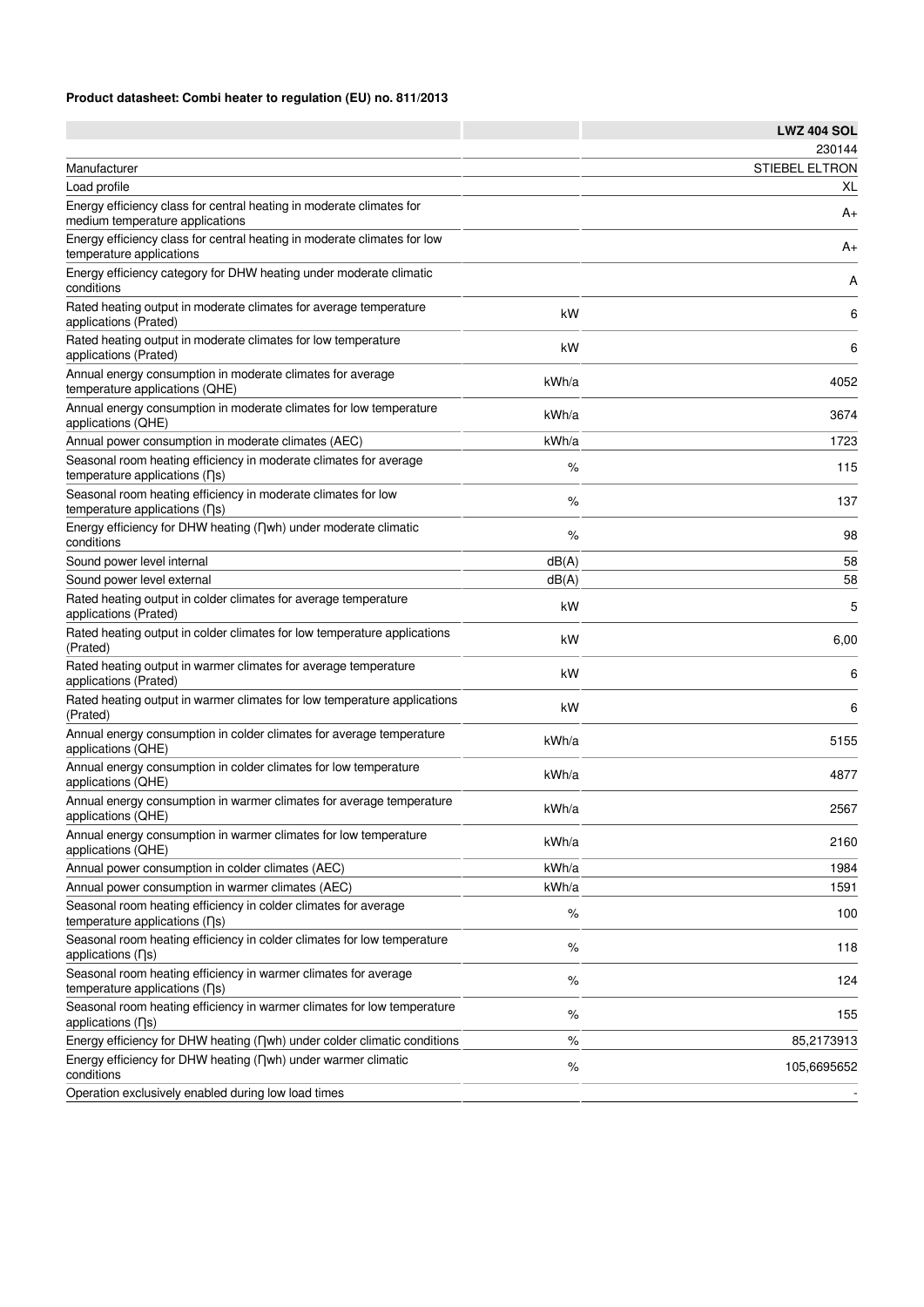

**STIEBEL ELTRON** 

LWZ 404 SOL

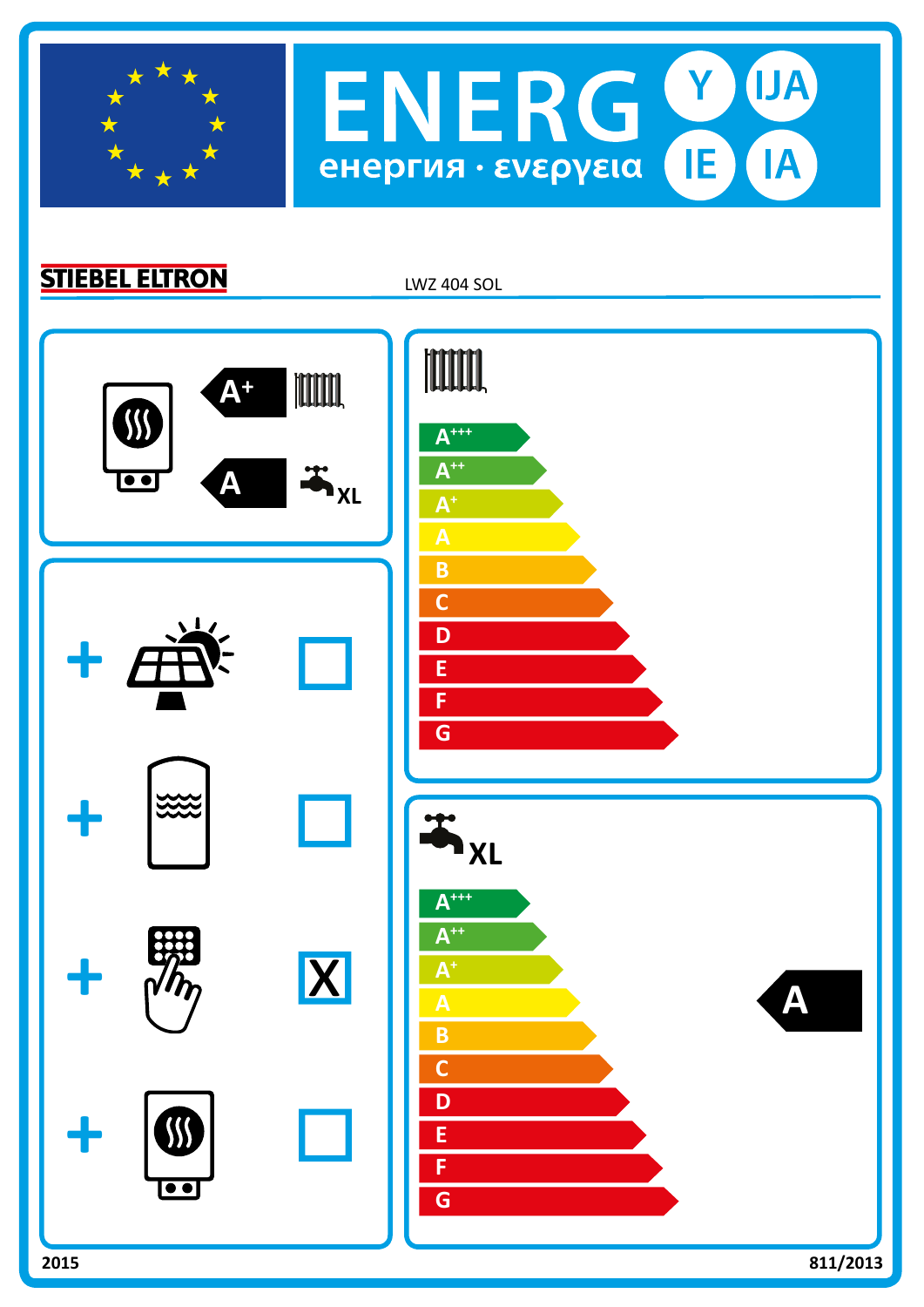## **Product datasheet: Composite system consisting of room heater and temperature controller to regulation (EU) no. 811/2013**

|                                                                                                                                              |   | <b>LWZ 404 SOL</b>    |
|----------------------------------------------------------------------------------------------------------------------------------------------|---|-----------------------|
|                                                                                                                                              |   | 230144                |
| Manufacturer                                                                                                                                 |   | <b>STIEBEL ELTRON</b> |
| Seasonal room heating efficiency in moderate climates for average<br>temperature applications (ns)                                           | % | 115                   |
| Temperature controller class                                                                                                                 |   | VII                   |
| Contribution of temperature controller to room heating energy efficiency                                                                     | % | 3,50                  |
| Value of differential between room heating energy efficiency under<br>moderate climatic conditions and that under colder climatic conditions | % | 15                    |
| Value of differential between room heating energy efficiency under<br>warmer climatic conditions and that under moderate climatic conditions | % | 9                     |
| Energy efficiency class for central heating in moderate climates for<br>medium temperature applications                                      |   | $A+$                  |
| Energy efficiency category for DHW heating under moderate climatic<br>conditions                                                             |   | A                     |
| Load profile                                                                                                                                 |   | XL                    |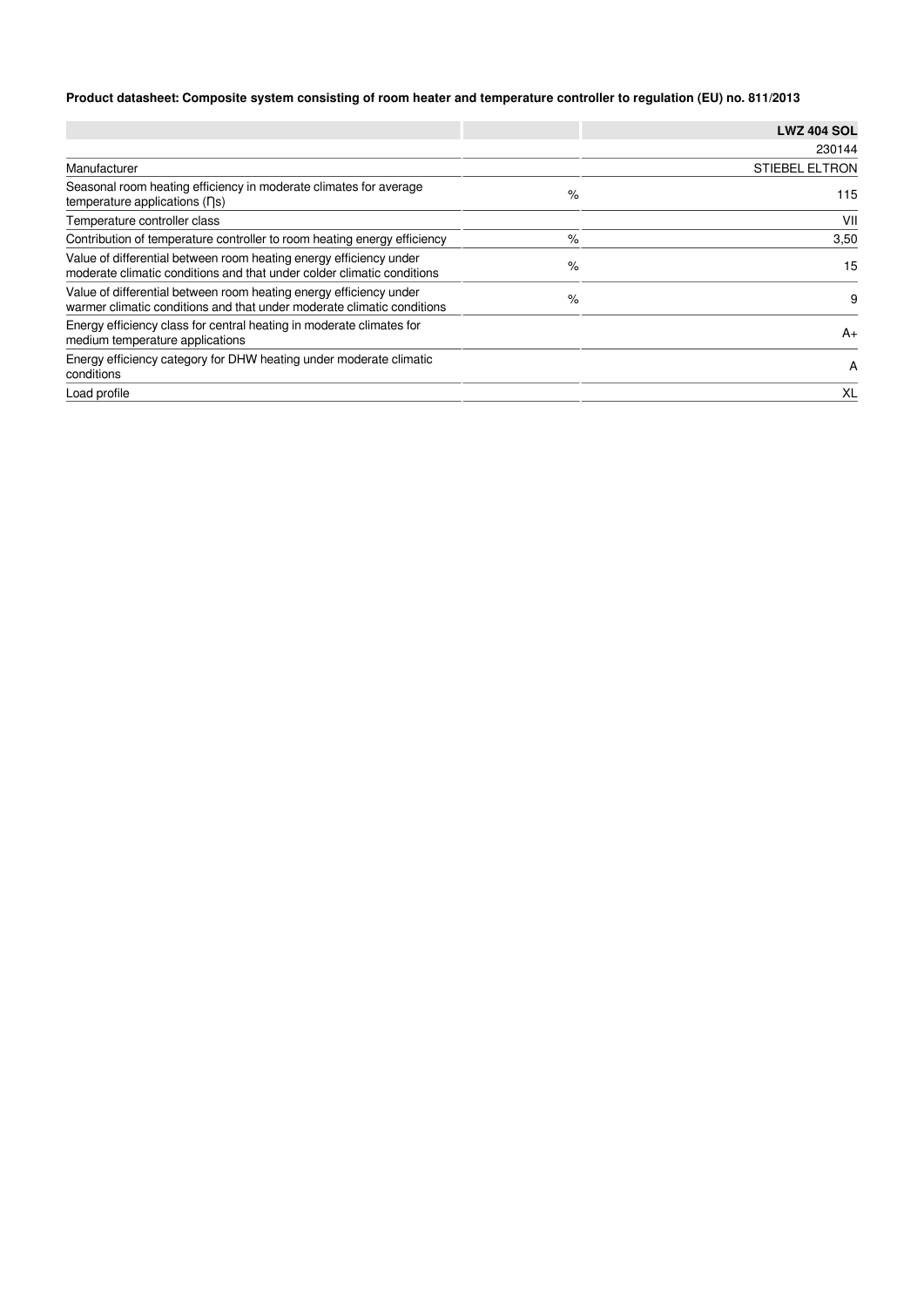## **Required details about room heater and combi heater with heat pump to regulation (EU) no. 813/2013 & 811/2013**

| 230144<br><b>STIEBEL ELTRON</b><br>Manufacturer<br>Outside air<br>Heat source<br>Low temperature heat pump<br>With booster heater<br>X<br>Combi boiler with heat pump<br>$\boldsymbol{\mathsf{x}}$<br>Rated heating output in colder climates for average temperature<br>5<br>kW<br>applications (Prated)<br>Rated heating output in moderate climates for average temperature<br>kW<br>6<br>applications (Prated)<br>Rated heating output in warmer climates for average temperature<br>kW<br>6<br>applications (Prated)<br>$Tj = -7$ °C heating output, partial load range under moderate climatic<br>kW<br>4,20<br>conditions (Pdh)<br>$Tj = 2 °C$ heating output, partial load range under moderate climatic<br>kW<br>6,20<br>conditions (Pdh)<br>$Tj = 7$ °C heating output, partial load range under moderate climatic<br>kW<br>7,30<br>conditions (Pdh)<br>$Tj = 12 °C$ heating output, partial load range under moderate climatic<br>kW<br>8,80<br>conditions (Pdh)<br>$T$ = dual mode temperature under moderate climatic conditions (Pdh)<br>kW<br>4,70<br>$T_i$ = operating temperature limit under moderate climatic conditions (Pdh)<br>kW<br>3,50<br>For air/water heat pumps: $Tj = -15 °C$ (if TOL< -20 °C) (Pdh)<br>kW<br>2,20<br>Dual mode temperature in moderate climates (Tbiv)<br>۰c<br>-5<br>Seasonal room heating efficiency in colder climates for average<br>100<br>$\%$<br>temperature applications (ns)<br>Seasonal room heating efficiency in moderate climates for average<br>%<br>115<br>temperature applications (ns)<br>Seasonal room heating efficiency in warmer climates for average<br>$\%$<br>124<br>temperature applications (ns)<br>$Tj = -7$ °C COP, partial load range under moderate climatic conditions<br>2,31<br>(COPd)<br>$Tj = 2 °C COP$ , partial load range under moderate climatic conditions<br>3,06<br>(COPd)<br>$Tj = 7$ °C COP, partial load range under moderate climatic conditions<br>3,44<br>(COPd)<br>$Tj = 12 °C$ COP, partial load range under moderate climatic conditions<br>4,02<br>Tj = dual mode temperature under moderate climatic conditions (COPd)<br>2,51<br>$T_i$ = operating temperature limit under moderate climatic conditions<br>2,00<br>(COPd)<br>For air/water heat pumps: $Tj = -15^{\circ}C$ (if TOL< -20 $^{\circ}C$ ) (COPd)<br>1,42<br>۰c<br>Heating water operating temperature limit (WTOL)<br>$\Omega$<br>W<br>Power consumption, OFF state (Poff)<br>12,000<br>Power consumption, thermostat OFF state (PTO)<br>W<br>82<br>W<br>Standby power consumption (PSB)<br>12,000<br>W<br>Power consumption, operating state, with crankcase heating (PCK)<br>12,000<br>kW<br>Booster heater heating output (PSUB)<br>2,230<br>Type of energy supply, booster heater<br>electric<br>Power control<br>Fixed<br>dB(A)<br>Sound power level external<br>58<br>Sound power level internal<br>dB(A)<br>58<br>Annual energy consumption in colder climates for average temperature<br>kWh/a<br>5155<br>applications (QHE)<br>Annual energy consumption in moderate climates for average<br>kWh/a<br>4052<br>temperature applications (QHE)<br>Annual energy consumption in warmer climates for average temperature<br>kWh/a<br>2567<br>applications (QHE)<br>Load profile<br>XL<br>kWh/a<br>Annual power consumption in colder climates (AEC)<br>1984<br>Annual power consumption in moderate climates (AEC)<br>kWh/a<br>1723 |        | <b>LWZ 404 SOL</b> |
|----------------------------------------------------------------------------------------------------------------------------------------------------------------------------------------------------------------------------------------------------------------------------------------------------------------------------------------------------------------------------------------------------------------------------------------------------------------------------------------------------------------------------------------------------------------------------------------------------------------------------------------------------------------------------------------------------------------------------------------------------------------------------------------------------------------------------------------------------------------------------------------------------------------------------------------------------------------------------------------------------------------------------------------------------------------------------------------------------------------------------------------------------------------------------------------------------------------------------------------------------------------------------------------------------------------------------------------------------------------------------------------------------------------------------------------------------------------------------------------------------------------------------------------------------------------------------------------------------------------------------------------------------------------------------------------------------------------------------------------------------------------------------------------------------------------------------------------------------------------------------------------------------------------------------------------------------------------------------------------------------------------------------------------------------------------------------------------------------------------------------------------------------------------------------------------------------------------------------------------------------------------------------------------------------------------------------------------------------------------------------------------------------------------------------------------------------------------------------------------------------------------------------------------------------------------------------------------------------------------------------------------------------------------------------------------------------------------------------------------------------------------------------------------------------------------------------------------------------------------------------------------------------------------------------------------------------------------------------------------------------------------------------------------------------------------------------------------------------------------------------------------------------------------------------------------------------------------------------------------------------------------------------------------------------------------------------------------------------------------------------------------------------------|--------|--------------------|
|                                                                                                                                                                                                                                                                                                                                                                                                                                                                                                                                                                                                                                                                                                                                                                                                                                                                                                                                                                                                                                                                                                                                                                                                                                                                                                                                                                                                                                                                                                                                                                                                                                                                                                                                                                                                                                                                                                                                                                                                                                                                                                                                                                                                                                                                                                                                                                                                                                                                                                                                                                                                                                                                                                                                                                                                                                                                                                                                                                                                                                                                                                                                                                                                                                                                                                                                                                                                          |        |                    |
|                                                                                                                                                                                                                                                                                                                                                                                                                                                                                                                                                                                                                                                                                                                                                                                                                                                                                                                                                                                                                                                                                                                                                                                                                                                                                                                                                                                                                                                                                                                                                                                                                                                                                                                                                                                                                                                                                                                                                                                                                                                                                                                                                                                                                                                                                                                                                                                                                                                                                                                                                                                                                                                                                                                                                                                                                                                                                                                                                                                                                                                                                                                                                                                                                                                                                                                                                                                                          |        |                    |
|                                                                                                                                                                                                                                                                                                                                                                                                                                                                                                                                                                                                                                                                                                                                                                                                                                                                                                                                                                                                                                                                                                                                                                                                                                                                                                                                                                                                                                                                                                                                                                                                                                                                                                                                                                                                                                                                                                                                                                                                                                                                                                                                                                                                                                                                                                                                                                                                                                                                                                                                                                                                                                                                                                                                                                                                                                                                                                                                                                                                                                                                                                                                                                                                                                                                                                                                                                                                          |        |                    |
|                                                                                                                                                                                                                                                                                                                                                                                                                                                                                                                                                                                                                                                                                                                                                                                                                                                                                                                                                                                                                                                                                                                                                                                                                                                                                                                                                                                                                                                                                                                                                                                                                                                                                                                                                                                                                                                                                                                                                                                                                                                                                                                                                                                                                                                                                                                                                                                                                                                                                                                                                                                                                                                                                                                                                                                                                                                                                                                                                                                                                                                                                                                                                                                                                                                                                                                                                                                                          |        |                    |
|                                                                                                                                                                                                                                                                                                                                                                                                                                                                                                                                                                                                                                                                                                                                                                                                                                                                                                                                                                                                                                                                                                                                                                                                                                                                                                                                                                                                                                                                                                                                                                                                                                                                                                                                                                                                                                                                                                                                                                                                                                                                                                                                                                                                                                                                                                                                                                                                                                                                                                                                                                                                                                                                                                                                                                                                                                                                                                                                                                                                                                                                                                                                                                                                                                                                                                                                                                                                          |        |                    |
|                                                                                                                                                                                                                                                                                                                                                                                                                                                                                                                                                                                                                                                                                                                                                                                                                                                                                                                                                                                                                                                                                                                                                                                                                                                                                                                                                                                                                                                                                                                                                                                                                                                                                                                                                                                                                                                                                                                                                                                                                                                                                                                                                                                                                                                                                                                                                                                                                                                                                                                                                                                                                                                                                                                                                                                                                                                                                                                                                                                                                                                                                                                                                                                                                                                                                                                                                                                                          |        |                    |
|                                                                                                                                                                                                                                                                                                                                                                                                                                                                                                                                                                                                                                                                                                                                                                                                                                                                                                                                                                                                                                                                                                                                                                                                                                                                                                                                                                                                                                                                                                                                                                                                                                                                                                                                                                                                                                                                                                                                                                                                                                                                                                                                                                                                                                                                                                                                                                                                                                                                                                                                                                                                                                                                                                                                                                                                                                                                                                                                                                                                                                                                                                                                                                                                                                                                                                                                                                                                          |        |                    |
|                                                                                                                                                                                                                                                                                                                                                                                                                                                                                                                                                                                                                                                                                                                                                                                                                                                                                                                                                                                                                                                                                                                                                                                                                                                                                                                                                                                                                                                                                                                                                                                                                                                                                                                                                                                                                                                                                                                                                                                                                                                                                                                                                                                                                                                                                                                                                                                                                                                                                                                                                                                                                                                                                                                                                                                                                                                                                                                                                                                                                                                                                                                                                                                                                                                                                                                                                                                                          |        |                    |
|                                                                                                                                                                                                                                                                                                                                                                                                                                                                                                                                                                                                                                                                                                                                                                                                                                                                                                                                                                                                                                                                                                                                                                                                                                                                                                                                                                                                                                                                                                                                                                                                                                                                                                                                                                                                                                                                                                                                                                                                                                                                                                                                                                                                                                                                                                                                                                                                                                                                                                                                                                                                                                                                                                                                                                                                                                                                                                                                                                                                                                                                                                                                                                                                                                                                                                                                                                                                          |        |                    |
|                                                                                                                                                                                                                                                                                                                                                                                                                                                                                                                                                                                                                                                                                                                                                                                                                                                                                                                                                                                                                                                                                                                                                                                                                                                                                                                                                                                                                                                                                                                                                                                                                                                                                                                                                                                                                                                                                                                                                                                                                                                                                                                                                                                                                                                                                                                                                                                                                                                                                                                                                                                                                                                                                                                                                                                                                                                                                                                                                                                                                                                                                                                                                                                                                                                                                                                                                                                                          |        |                    |
|                                                                                                                                                                                                                                                                                                                                                                                                                                                                                                                                                                                                                                                                                                                                                                                                                                                                                                                                                                                                                                                                                                                                                                                                                                                                                                                                                                                                                                                                                                                                                                                                                                                                                                                                                                                                                                                                                                                                                                                                                                                                                                                                                                                                                                                                                                                                                                                                                                                                                                                                                                                                                                                                                                                                                                                                                                                                                                                                                                                                                                                                                                                                                                                                                                                                                                                                                                                                          |        |                    |
|                                                                                                                                                                                                                                                                                                                                                                                                                                                                                                                                                                                                                                                                                                                                                                                                                                                                                                                                                                                                                                                                                                                                                                                                                                                                                                                                                                                                                                                                                                                                                                                                                                                                                                                                                                                                                                                                                                                                                                                                                                                                                                                                                                                                                                                                                                                                                                                                                                                                                                                                                                                                                                                                                                                                                                                                                                                                                                                                                                                                                                                                                                                                                                                                                                                                                                                                                                                                          |        |                    |
|                                                                                                                                                                                                                                                                                                                                                                                                                                                                                                                                                                                                                                                                                                                                                                                                                                                                                                                                                                                                                                                                                                                                                                                                                                                                                                                                                                                                                                                                                                                                                                                                                                                                                                                                                                                                                                                                                                                                                                                                                                                                                                                                                                                                                                                                                                                                                                                                                                                                                                                                                                                                                                                                                                                                                                                                                                                                                                                                                                                                                                                                                                                                                                                                                                                                                                                                                                                                          |        |                    |
|                                                                                                                                                                                                                                                                                                                                                                                                                                                                                                                                                                                                                                                                                                                                                                                                                                                                                                                                                                                                                                                                                                                                                                                                                                                                                                                                                                                                                                                                                                                                                                                                                                                                                                                                                                                                                                                                                                                                                                                                                                                                                                                                                                                                                                                                                                                                                                                                                                                                                                                                                                                                                                                                                                                                                                                                                                                                                                                                                                                                                                                                                                                                                                                                                                                                                                                                                                                                          |        |                    |
|                                                                                                                                                                                                                                                                                                                                                                                                                                                                                                                                                                                                                                                                                                                                                                                                                                                                                                                                                                                                                                                                                                                                                                                                                                                                                                                                                                                                                                                                                                                                                                                                                                                                                                                                                                                                                                                                                                                                                                                                                                                                                                                                                                                                                                                                                                                                                                                                                                                                                                                                                                                                                                                                                                                                                                                                                                                                                                                                                                                                                                                                                                                                                                                                                                                                                                                                                                                                          |        |                    |
|                                                                                                                                                                                                                                                                                                                                                                                                                                                                                                                                                                                                                                                                                                                                                                                                                                                                                                                                                                                                                                                                                                                                                                                                                                                                                                                                                                                                                                                                                                                                                                                                                                                                                                                                                                                                                                                                                                                                                                                                                                                                                                                                                                                                                                                                                                                                                                                                                                                                                                                                                                                                                                                                                                                                                                                                                                                                                                                                                                                                                                                                                                                                                                                                                                                                                                                                                                                                          |        |                    |
|                                                                                                                                                                                                                                                                                                                                                                                                                                                                                                                                                                                                                                                                                                                                                                                                                                                                                                                                                                                                                                                                                                                                                                                                                                                                                                                                                                                                                                                                                                                                                                                                                                                                                                                                                                                                                                                                                                                                                                                                                                                                                                                                                                                                                                                                                                                                                                                                                                                                                                                                                                                                                                                                                                                                                                                                                                                                                                                                                                                                                                                                                                                                                                                                                                                                                                                                                                                                          |        |                    |
|                                                                                                                                                                                                                                                                                                                                                                                                                                                                                                                                                                                                                                                                                                                                                                                                                                                                                                                                                                                                                                                                                                                                                                                                                                                                                                                                                                                                                                                                                                                                                                                                                                                                                                                                                                                                                                                                                                                                                                                                                                                                                                                                                                                                                                                                                                                                                                                                                                                                                                                                                                                                                                                                                                                                                                                                                                                                                                                                                                                                                                                                                                                                                                                                                                                                                                                                                                                                          |        |                    |
|                                                                                                                                                                                                                                                                                                                                                                                                                                                                                                                                                                                                                                                                                                                                                                                                                                                                                                                                                                                                                                                                                                                                                                                                                                                                                                                                                                                                                                                                                                                                                                                                                                                                                                                                                                                                                                                                                                                                                                                                                                                                                                                                                                                                                                                                                                                                                                                                                                                                                                                                                                                                                                                                                                                                                                                                                                                                                                                                                                                                                                                                                                                                                                                                                                                                                                                                                                                                          |        |                    |
|                                                                                                                                                                                                                                                                                                                                                                                                                                                                                                                                                                                                                                                                                                                                                                                                                                                                                                                                                                                                                                                                                                                                                                                                                                                                                                                                                                                                                                                                                                                                                                                                                                                                                                                                                                                                                                                                                                                                                                                                                                                                                                                                                                                                                                                                                                                                                                                                                                                                                                                                                                                                                                                                                                                                                                                                                                                                                                                                                                                                                                                                                                                                                                                                                                                                                                                                                                                                          |        |                    |
|                                                                                                                                                                                                                                                                                                                                                                                                                                                                                                                                                                                                                                                                                                                                                                                                                                                                                                                                                                                                                                                                                                                                                                                                                                                                                                                                                                                                                                                                                                                                                                                                                                                                                                                                                                                                                                                                                                                                                                                                                                                                                                                                                                                                                                                                                                                                                                                                                                                                                                                                                                                                                                                                                                                                                                                                                                                                                                                                                                                                                                                                                                                                                                                                                                                                                                                                                                                                          |        |                    |
|                                                                                                                                                                                                                                                                                                                                                                                                                                                                                                                                                                                                                                                                                                                                                                                                                                                                                                                                                                                                                                                                                                                                                                                                                                                                                                                                                                                                                                                                                                                                                                                                                                                                                                                                                                                                                                                                                                                                                                                                                                                                                                                                                                                                                                                                                                                                                                                                                                                                                                                                                                                                                                                                                                                                                                                                                                                                                                                                                                                                                                                                                                                                                                                                                                                                                                                                                                                                          |        |                    |
|                                                                                                                                                                                                                                                                                                                                                                                                                                                                                                                                                                                                                                                                                                                                                                                                                                                                                                                                                                                                                                                                                                                                                                                                                                                                                                                                                                                                                                                                                                                                                                                                                                                                                                                                                                                                                                                                                                                                                                                                                                                                                                                                                                                                                                                                                                                                                                                                                                                                                                                                                                                                                                                                                                                                                                                                                                                                                                                                                                                                                                                                                                                                                                                                                                                                                                                                                                                                          |        |                    |
|                                                                                                                                                                                                                                                                                                                                                                                                                                                                                                                                                                                                                                                                                                                                                                                                                                                                                                                                                                                                                                                                                                                                                                                                                                                                                                                                                                                                                                                                                                                                                                                                                                                                                                                                                                                                                                                                                                                                                                                                                                                                                                                                                                                                                                                                                                                                                                                                                                                                                                                                                                                                                                                                                                                                                                                                                                                                                                                                                                                                                                                                                                                                                                                                                                                                                                                                                                                                          |        |                    |
|                                                                                                                                                                                                                                                                                                                                                                                                                                                                                                                                                                                                                                                                                                                                                                                                                                                                                                                                                                                                                                                                                                                                                                                                                                                                                                                                                                                                                                                                                                                                                                                                                                                                                                                                                                                                                                                                                                                                                                                                                                                                                                                                                                                                                                                                                                                                                                                                                                                                                                                                                                                                                                                                                                                                                                                                                                                                                                                                                                                                                                                                                                                                                                                                                                                                                                                                                                                                          | (COPd) |                    |
|                                                                                                                                                                                                                                                                                                                                                                                                                                                                                                                                                                                                                                                                                                                                                                                                                                                                                                                                                                                                                                                                                                                                                                                                                                                                                                                                                                                                                                                                                                                                                                                                                                                                                                                                                                                                                                                                                                                                                                                                                                                                                                                                                                                                                                                                                                                                                                                                                                                                                                                                                                                                                                                                                                                                                                                                                                                                                                                                                                                                                                                                                                                                                                                                                                                                                                                                                                                                          |        |                    |
|                                                                                                                                                                                                                                                                                                                                                                                                                                                                                                                                                                                                                                                                                                                                                                                                                                                                                                                                                                                                                                                                                                                                                                                                                                                                                                                                                                                                                                                                                                                                                                                                                                                                                                                                                                                                                                                                                                                                                                                                                                                                                                                                                                                                                                                                                                                                                                                                                                                                                                                                                                                                                                                                                                                                                                                                                                                                                                                                                                                                                                                                                                                                                                                                                                                                                                                                                                                                          |        |                    |
|                                                                                                                                                                                                                                                                                                                                                                                                                                                                                                                                                                                                                                                                                                                                                                                                                                                                                                                                                                                                                                                                                                                                                                                                                                                                                                                                                                                                                                                                                                                                                                                                                                                                                                                                                                                                                                                                                                                                                                                                                                                                                                                                                                                                                                                                                                                                                                                                                                                                                                                                                                                                                                                                                                                                                                                                                                                                                                                                                                                                                                                                                                                                                                                                                                                                                                                                                                                                          |        |                    |
|                                                                                                                                                                                                                                                                                                                                                                                                                                                                                                                                                                                                                                                                                                                                                                                                                                                                                                                                                                                                                                                                                                                                                                                                                                                                                                                                                                                                                                                                                                                                                                                                                                                                                                                                                                                                                                                                                                                                                                                                                                                                                                                                                                                                                                                                                                                                                                                                                                                                                                                                                                                                                                                                                                                                                                                                                                                                                                                                                                                                                                                                                                                                                                                                                                                                                                                                                                                                          |        |                    |
|                                                                                                                                                                                                                                                                                                                                                                                                                                                                                                                                                                                                                                                                                                                                                                                                                                                                                                                                                                                                                                                                                                                                                                                                                                                                                                                                                                                                                                                                                                                                                                                                                                                                                                                                                                                                                                                                                                                                                                                                                                                                                                                                                                                                                                                                                                                                                                                                                                                                                                                                                                                                                                                                                                                                                                                                                                                                                                                                                                                                                                                                                                                                                                                                                                                                                                                                                                                                          |        |                    |
|                                                                                                                                                                                                                                                                                                                                                                                                                                                                                                                                                                                                                                                                                                                                                                                                                                                                                                                                                                                                                                                                                                                                                                                                                                                                                                                                                                                                                                                                                                                                                                                                                                                                                                                                                                                                                                                                                                                                                                                                                                                                                                                                                                                                                                                                                                                                                                                                                                                                                                                                                                                                                                                                                                                                                                                                                                                                                                                                                                                                                                                                                                                                                                                                                                                                                                                                                                                                          |        |                    |
|                                                                                                                                                                                                                                                                                                                                                                                                                                                                                                                                                                                                                                                                                                                                                                                                                                                                                                                                                                                                                                                                                                                                                                                                                                                                                                                                                                                                                                                                                                                                                                                                                                                                                                                                                                                                                                                                                                                                                                                                                                                                                                                                                                                                                                                                                                                                                                                                                                                                                                                                                                                                                                                                                                                                                                                                                                                                                                                                                                                                                                                                                                                                                                                                                                                                                                                                                                                                          |        |                    |
|                                                                                                                                                                                                                                                                                                                                                                                                                                                                                                                                                                                                                                                                                                                                                                                                                                                                                                                                                                                                                                                                                                                                                                                                                                                                                                                                                                                                                                                                                                                                                                                                                                                                                                                                                                                                                                                                                                                                                                                                                                                                                                                                                                                                                                                                                                                                                                                                                                                                                                                                                                                                                                                                                                                                                                                                                                                                                                                                                                                                                                                                                                                                                                                                                                                                                                                                                                                                          |        |                    |
|                                                                                                                                                                                                                                                                                                                                                                                                                                                                                                                                                                                                                                                                                                                                                                                                                                                                                                                                                                                                                                                                                                                                                                                                                                                                                                                                                                                                                                                                                                                                                                                                                                                                                                                                                                                                                                                                                                                                                                                                                                                                                                                                                                                                                                                                                                                                                                                                                                                                                                                                                                                                                                                                                                                                                                                                                                                                                                                                                                                                                                                                                                                                                                                                                                                                                                                                                                                                          |        |                    |
|                                                                                                                                                                                                                                                                                                                                                                                                                                                                                                                                                                                                                                                                                                                                                                                                                                                                                                                                                                                                                                                                                                                                                                                                                                                                                                                                                                                                                                                                                                                                                                                                                                                                                                                                                                                                                                                                                                                                                                                                                                                                                                                                                                                                                                                                                                                                                                                                                                                                                                                                                                                                                                                                                                                                                                                                                                                                                                                                                                                                                                                                                                                                                                                                                                                                                                                                                                                                          |        |                    |
|                                                                                                                                                                                                                                                                                                                                                                                                                                                                                                                                                                                                                                                                                                                                                                                                                                                                                                                                                                                                                                                                                                                                                                                                                                                                                                                                                                                                                                                                                                                                                                                                                                                                                                                                                                                                                                                                                                                                                                                                                                                                                                                                                                                                                                                                                                                                                                                                                                                                                                                                                                                                                                                                                                                                                                                                                                                                                                                                                                                                                                                                                                                                                                                                                                                                                                                                                                                                          |        |                    |
|                                                                                                                                                                                                                                                                                                                                                                                                                                                                                                                                                                                                                                                                                                                                                                                                                                                                                                                                                                                                                                                                                                                                                                                                                                                                                                                                                                                                                                                                                                                                                                                                                                                                                                                                                                                                                                                                                                                                                                                                                                                                                                                                                                                                                                                                                                                                                                                                                                                                                                                                                                                                                                                                                                                                                                                                                                                                                                                                                                                                                                                                                                                                                                                                                                                                                                                                                                                                          |        |                    |
|                                                                                                                                                                                                                                                                                                                                                                                                                                                                                                                                                                                                                                                                                                                                                                                                                                                                                                                                                                                                                                                                                                                                                                                                                                                                                                                                                                                                                                                                                                                                                                                                                                                                                                                                                                                                                                                                                                                                                                                                                                                                                                                                                                                                                                                                                                                                                                                                                                                                                                                                                                                                                                                                                                                                                                                                                                                                                                                                                                                                                                                                                                                                                                                                                                                                                                                                                                                                          |        |                    |
|                                                                                                                                                                                                                                                                                                                                                                                                                                                                                                                                                                                                                                                                                                                                                                                                                                                                                                                                                                                                                                                                                                                                                                                                                                                                                                                                                                                                                                                                                                                                                                                                                                                                                                                                                                                                                                                                                                                                                                                                                                                                                                                                                                                                                                                                                                                                                                                                                                                                                                                                                                                                                                                                                                                                                                                                                                                                                                                                                                                                                                                                                                                                                                                                                                                                                                                                                                                                          |        |                    |
|                                                                                                                                                                                                                                                                                                                                                                                                                                                                                                                                                                                                                                                                                                                                                                                                                                                                                                                                                                                                                                                                                                                                                                                                                                                                                                                                                                                                                                                                                                                                                                                                                                                                                                                                                                                                                                                                                                                                                                                                                                                                                                                                                                                                                                                                                                                                                                                                                                                                                                                                                                                                                                                                                                                                                                                                                                                                                                                                                                                                                                                                                                                                                                                                                                                                                                                                                                                                          |        |                    |
|                                                                                                                                                                                                                                                                                                                                                                                                                                                                                                                                                                                                                                                                                                                                                                                                                                                                                                                                                                                                                                                                                                                                                                                                                                                                                                                                                                                                                                                                                                                                                                                                                                                                                                                                                                                                                                                                                                                                                                                                                                                                                                                                                                                                                                                                                                                                                                                                                                                                                                                                                                                                                                                                                                                                                                                                                                                                                                                                                                                                                                                                                                                                                                                                                                                                                                                                                                                                          |        |                    |
|                                                                                                                                                                                                                                                                                                                                                                                                                                                                                                                                                                                                                                                                                                                                                                                                                                                                                                                                                                                                                                                                                                                                                                                                                                                                                                                                                                                                                                                                                                                                                                                                                                                                                                                                                                                                                                                                                                                                                                                                                                                                                                                                                                                                                                                                                                                                                                                                                                                                                                                                                                                                                                                                                                                                                                                                                                                                                                                                                                                                                                                                                                                                                                                                                                                                                                                                                                                                          |        |                    |
|                                                                                                                                                                                                                                                                                                                                                                                                                                                                                                                                                                                                                                                                                                                                                                                                                                                                                                                                                                                                                                                                                                                                                                                                                                                                                                                                                                                                                                                                                                                                                                                                                                                                                                                                                                                                                                                                                                                                                                                                                                                                                                                                                                                                                                                                                                                                                                                                                                                                                                                                                                                                                                                                                                                                                                                                                                                                                                                                                                                                                                                                                                                                                                                                                                                                                                                                                                                                          |        |                    |
|                                                                                                                                                                                                                                                                                                                                                                                                                                                                                                                                                                                                                                                                                                                                                                                                                                                                                                                                                                                                                                                                                                                                                                                                                                                                                                                                                                                                                                                                                                                                                                                                                                                                                                                                                                                                                                                                                                                                                                                                                                                                                                                                                                                                                                                                                                                                                                                                                                                                                                                                                                                                                                                                                                                                                                                                                                                                                                                                                                                                                                                                                                                                                                                                                                                                                                                                                                                                          |        |                    |